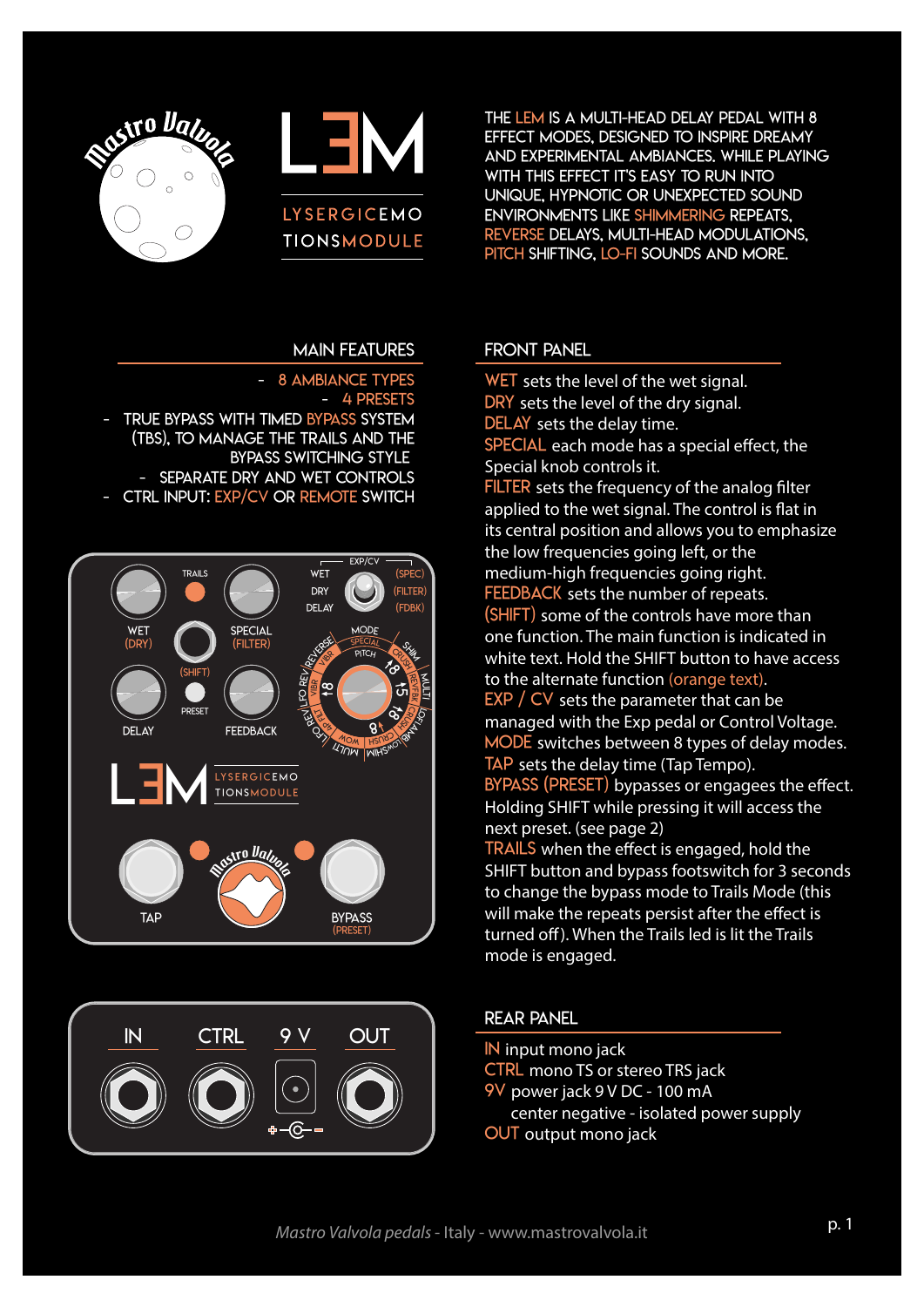



#### modes description table

| <b>MODE</b>       | <b>SPECIAL</b>  |      | <b>PTH</b> MODE DESCRIPTION - SPECIAL PARAMETER - PITCH                              |
|-------------------|-----------------|------|--------------------------------------------------------------------------------------|
| <b>REVERSE</b>    | <b>VIBR</b>     |      | Standard reverse delay - vibrato level - no pitch                                    |
| <b>2 LFO REV</b>  | <b>VIBR</b>     | 81   | Low Freq. ramp Oscillator reverse delay - vibrato level - repetitive octave up pitch |
| <b>3 LFO REV</b>  | <b>4P FILT</b>  |      | Low Freq. ramp Oscillator reverse delay - 4 pole filter rate - no pitch              |
| 4 MULTI           | <b>WOW</b>      |      | Multi-head tape delay - WOW (tape speed fluctuations level) - no pitch               |
| <b>5 LOW SHIM</b> | <b>CRUSH</b>    | $8+$ | Low octave shimmer ambience - bit crusher resolution - octave down pitch             |
| 6 LO-FI AMB       | <b>CRUSH</b>    | 81   | LO-FI spatial ambience delay/reverb - bit crusher resolution - octave up pitch       |
| <b>7 MULTI</b>    | <b>REV FDBK</b> |      | Multi-head delay - % of each repeat playing forward or reverse - perfect fifth pitch |
| 8 SHIM            | <b>CRUSH</b>    |      | 81 Shimmer delay - bit crusher resolution - octave up pitch                          |

### Saving a PRESET

When you have created an effect you like, you can save it in one of the 4 presets available.

- when the efect is engaged, just hold the (PRESET) and SHIFT button for 1 second. The led will start blinking fast;
- choose the colour of the preset you wish to save the efect by pressing the (PRESET) and SHIFT button (the frst preset that will be available is the RED one, followed by GREEN, BLUE and then YELLOW; by pressing the PRESET button again after the YELLOW preset, you will exit the saving mode and go back to the previous mode);
- hold the (PRESET) and SHIFT button for 1 second on the chosen colour. The led will stop blinking.

When a PRESET is saved, the "now playing" parameters will be saved, including the EXP/CV control and the chosen TRAILS management mode.

When one of the presets is in use, modifying the position of one of the controls will update the relative parameter based on the new position and the led will start blinking slowly. To save the modifed presets just follow the steps below.

### Therefore:

Saving a preset from Manual mode, all parameters will be saved based on the position of the controls. Saving from the Preset mode, the parameters relative to the current preset will be saved, updating them based on the changes made to the controls.

### CTRL (control) input

The CTRL input supports 2 diferent methods of remotely controlling the efect. The LEM CTRL input has an automatic recognition function of the cable that is inserted. When a stereo (TRS) cable is inserted the pedal is set in the EXP / CV mode. Instead when a mono (TS) cable is inserted the pedal is set in the Remote Switch mode.

1. Expression pedal or CV (TRS cable). Parameter selectable via toggle switch on the front panel.

- Expression pedal: the LEM supports most types of expression pedals for performance control.
- Just about any expression pedal that uses a TRS cable should work. Tip goes to wiper.
- Control Voltage (CV) 0-5V range on Tip. The Ring should be left foating in this case.

2. Remote: TAP switch, PRESET switch or BYPASS switch.

- Plug a mono cable into the CTRL port.
- Hold the SHIFT button and the REMOTE footswitch for 3 seconds to switch between the 3 confgurations. The frst confguration that will be available is the TAP one, followed by PRESET and BYPASS. The "preset" LED will blink white to indicate that the confguration has been changed and saved. The configuration is remembered when the device is unplugged or power is turned off.